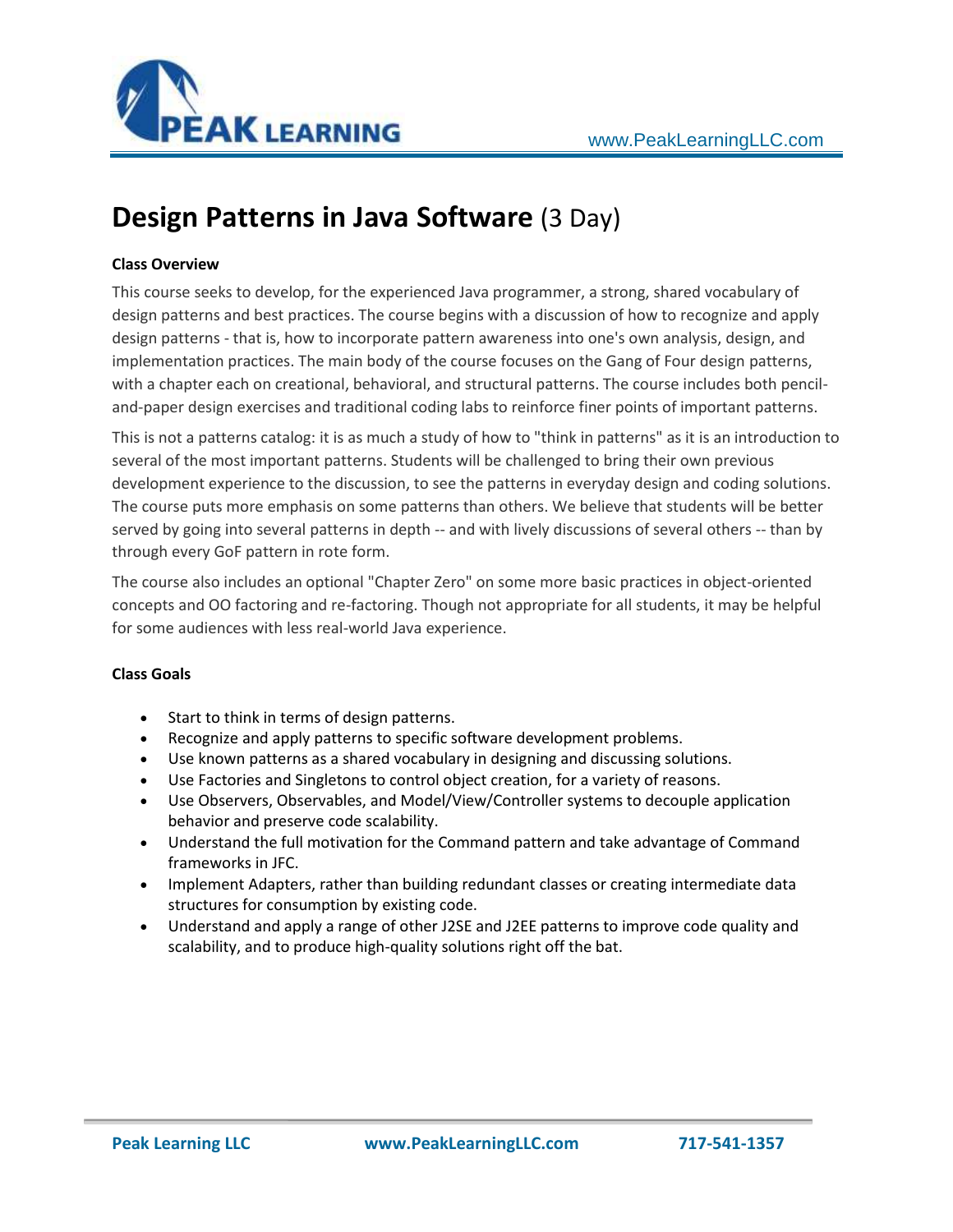## **Class Outline**

## **Object-Oriented Refactoring**

A Place for Everything ... Magic Numbers and String Literals Effective Use of Enumerated Types Externalizing Volatile Information Over-Encapsulation Separation of Concerns Making Classes Observable Delegation Instead of Inheritance Factories and Dependency Injection

### **Recognizing and Applying Patterns**

Design Patterns Defining a Pattern Unified Modeling Language Seeing Patterns Warning Signs and Pitfalls Functional Programming and Its Impact on Patterns

#### **Creational Patterns**

Factory Patterns The Singleton Pattern Singleton vs. Class Utility APIs and Providers Cascading Factories Factories vs. Dependency Injection

#### **Behavioral Patterns**

Un-Tangling Your Code Warning Sign: Letting Subclasses Dictate The Strategy Pattern The Template Method Pattern The Observer Pattern Functional Interfaces as Observers The Model/View/Controller Pattern The Command Pattern The Chain of Responsibility Pattern

#### **Structural Patterns**

The Composite Pattern The Adapter Pattern Adapters for Performance The Decorator Pattern The Façade Pattern The Flyweight Pattern Fixed vs. Open Flyweights